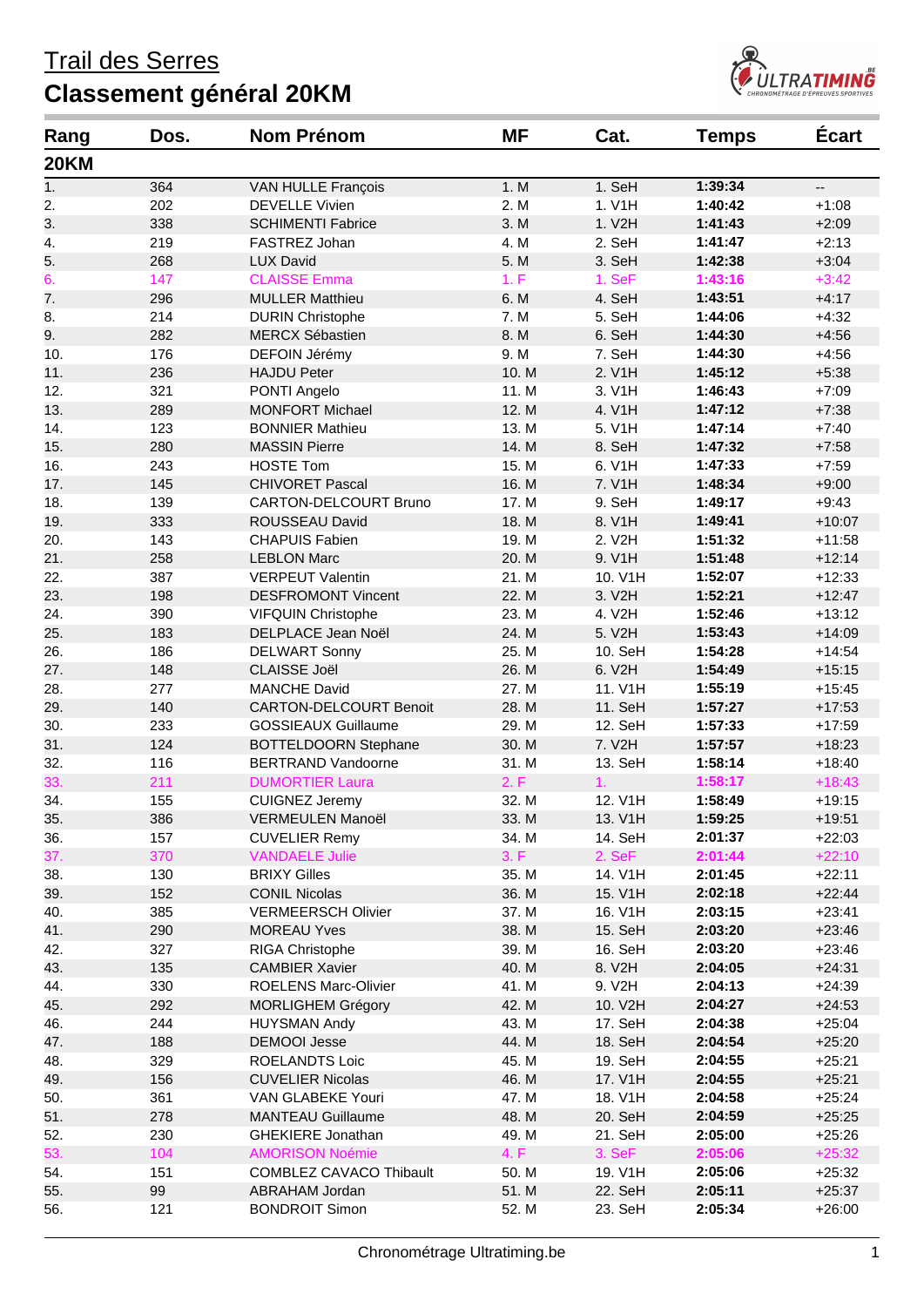

| Rang | Dos.      | <b>Nom Prénom</b>          | MF    | Cat.                | <b>Temps</b> | <b>Écart</b> |
|------|-----------|----------------------------|-------|---------------------|--------------|--------------|
| 57.  | 275       | <b>MAILLET Laurence</b>    | 5. F  | 1. V1F              | 2:06:25      | $+26:51$     |
| 58.  | 337       | <b>SCHAUB Gregoire</b>     | 53. M | 24. SeH             | 2:06:28      | $+26:54$     |
| 59.  | 313       | PIERARD Sébastien          | 54. M | 25. SeH             | 2:06:33      | $+26:59$     |
| 60.  | 311       | <b>PICKAERT Patrick</b>    | 55. M | 20. V1H             | 2:07:28      | $+27:54$     |
| 61.  | 172       | <b>DECONINCK Aurélien</b>  | 56. M | 26. SeH             | 2:07:28      | $+27:54$     |
| 62.  | 274       | <b>MAHIEU Frédéric</b>     | 57. M | 21. V1H             | 2:07:42      | $+28:08$     |
| 63.  | 369       | <b>VANAERDE Charlotte</b>  | 6. F  | 4. SeF              | 2:08:03      | $+28:29$     |
| 64.  | 316       | <b>PIRON Gilles</b>        | 58. M | 27. SeH             | 2:08:09      | $+28:35$     |
| 65.  | 373       | <b>VANDEGHINSTE Niels</b>  | 59. M | 28. SeH             | 2:08:27      | $+28:53$     |
| 66.  | 250       | <b>JANSSENS Kris</b>       | 60. M | 29. SeH             | 2:09:25      | $+29:51$     |
| 67.  | 227       | <b>GASTELBLUM Arnaud</b>   | 61. M | 22. V1H             | 2:09:28      | $+29:54$     |
| 68.  | 207       | <b>DUCHATELET Xavier</b>   | 62. M | 30. SeH             | 2:09:52      | $+30:18$     |
| 69.  | 235       | <b>GRUMIAUX Joel</b>       | 63. M | 23. V1H             | 2:09:52      | $+30:18$     |
| 70.  | 166       | DE NÈVE Nancy              | 7. F  | 2. V1F              | 2:10:06      | $+30:32$     |
| 71.  | 263       | <b>LEQUENNE Francois</b>   | 64. M | 31. SeH             | 2:10:07      | $+30:33$     |
| 72.  | 105       | <b>ARCHELON Frederic</b>   | 65. M | 24. V1H             | 2:10:31      | $+30:57$     |
| 73.  | 303       | <b>NOYELLE Julie</b>       | 8. F  | 5. SeF              | 2:10:31      | $+30:57$     |
| 74.  | 365       | VAN MALLEGHEM Antoine      | 66. M | 32. SeH             | 2:10:47      | $+31:13$     |
| 75.  | 215       | <b>DUVAL Thibaut</b>       | 67. M | 25. V1H             | 2:10:58      | $+31:24$     |
| 76.  | 362       | VAN HASSELT Dominique      | 68. M | 11. V2H             | 2:11:14      | $+31:40$     |
| 77.  | 339       | <b>SCHMITZ Mathieu</b>     | 69. M | 26. V1H             | 2:11:21      | $+31:47$     |
| 78.  | 158       | <b>CUVELIER Thibaut</b>    | 70. M | 33. SeH             | 2:11:48      | $+32:14$     |
| 79.  | 380       | VANOPPENS Joachim          | 71. M | 27. V1H             | 2:11:52      | $+32:18$     |
| 80.  | 223       | <b>FOUQUETTE Sebastien</b> | 72. M | 12. V2H             | 2:12:04      | $+32:30$     |
|      |           | FÉVRIER Kévin              | 73. M | 34. SeH             | 2:12:45      |              |
| 81.  | 220<br>69 | <b>PIETERS Erik</b>        | 74. M |                     | 2:13:09      | $+33:11$     |
| 82.  |           |                            |       | 13. V2H             |              | $+33:35$     |
| 83.  | 154       | <b>CUIGNEZ Sebastien</b>   | 75. M | 28. V1H             | 2:13:14      | $+33:40$     |
| 84.  | 232       | <b>GOOSSENS Annick</b>     | 9. F  | 1. V <sub>2</sub> F | 2:13:23      | $+33:49$     |
| 85.  | 190       | <b>DENBLYDEN Benoît</b>    | 76. M | 35. SeH             | 2:13:35      | $+34:01$     |
| 86.  | 297       | <b>MULNARD Alice</b>       | 10.F  | 6. SeF              | 2:14:22      | $+34:48$     |
| 87.  | 295       | <b>MOULIN Benoit</b>       | 77. M | 29. V1H             | 2:16:29      | $+36:55$     |
| 88.  | 372       | VANDECASTEELE Thomas       | 78. M | 36. SeH             | 2:17:18      | $+37:44$     |
| 89.  | 107       | <b>AUPAIX Philippe</b>     | 79. M | 1. V3H              | 2:17:29      | $+37:55$     |
| 90.  | 180       | <b>DELABIE Kevin</b>       | 80. M | 37. SeH             | 2:17:30      | $+37:56$     |
| 91.  | 307       | PENNINCKX Damien           | 81. M | 38. SeH             | 2:17:48      | $+38:14$     |
| 92.  | 240       | <b>HEMEL Mike</b>          | 82. M | 39. SeH             | 2:17:54      | $+38:20$     |
| 93.  | 173       | <b>DECRAENE Jimmy</b>      | 83. M | 30. V1H             | 2:18:00      | $+38:26$     |
| 94.  | 195       | <b>DESCAMPS Xavier</b>     | 84. M | 31. V1H             | 2:18:11      | $+38:37$     |
| 95.  | 189       | <b>DEMOULIN Nicolas</b>    | 85. M | 40. SeH             | 2:18:14      | $+38:40$     |
| 96.  | 127       | <b>BOURGOIS Julie</b>      | 11. F | 3. V1F              | 2:18:15      | $+38:41$     |
| 97.  | 344       | SOETE Jeremy               | 86. M | 41. SeH             | 2:18:20      | $+38:46$     |
| 98.  | 391       | <b>WACHEUL Dimitri</b>     | 87. M | 32. V1H             | 2:18:31      | $+38:57$     |
| 99.  | 335       | <b>SALES François</b>      | 88. M | 14. V2H             | 2:18:31      | $+38:57$     |
| 100. | 177       | <b>DEHAM Pauline</b>       | 12. F | 7. SeF              | 2:18:32      | $+38:58$     |
| 101. | 197       | <b>DESCHEPPER Wouter</b>   | 89. M | 33. V1H             | 2:18:39      | $+39:05$     |
| 102. | 393       | <b>WAUTHIER David</b>      | 90. M | 42. SeH             | 2:19:00      | $+39:26$     |
| 103. | 276       | <b>MAILLET Eric</b>        | 91. M | 15. V2H             | 2:19:14      | $+39:40$     |
| 104. | 388       | <b>VERRIEST Nicolas</b>    | 92. M | 43. SeH             | 2:19:14      | $+39:40$     |
| 105. | 153       | <b>COPPIN Jean-Louis</b>   | 93. M | 34. V1H             | 2:19:17      | $+39:43$     |
| 106. | 122       | <b>BONNEFOIS Mireille</b>  | 13. F | 2. V <sub>2</sub> F | 2:19:40      | $+40:06$     |
| 107. | 360       | VAN DER MEULEN Bernard     | 94. M | 2. V3H              | 2:19:40      | $+40:06$     |
| 108. | 106       | <b>AUDIN Julie</b>         | 14. F | 4. V1F              | 2:19:43      | $+40:09$     |
| 109. | 270       | <b>MAES Thomas</b>         | 95. M | 1. CaH              | 2:20:14      | $+40:40$     |
| 110. | 134       | <b>CALLEWAERT David</b>    | 96. M | 35. V1H             | 2:20:16      | $+40:42$     |
| 111. | 302       | <b>NOULLEZ Céline</b>      | 15. F | 5. V1F              | 2:20:29      | $+40:55$     |
| 112. | 222       | <b>FONCK Guy</b>           | 97. M | 36. V1H             | 2:20:37      | $+41:03$     |
| 113. | 317       | PITOT René                 | 98. M | 16. V2H             | 2:20:39      | $+41:05$     |
| 114. | 267       | <b>LOTTEN Carole</b>       | 16. F | 6. V1F              | 2:21:01      | $+41:27$     |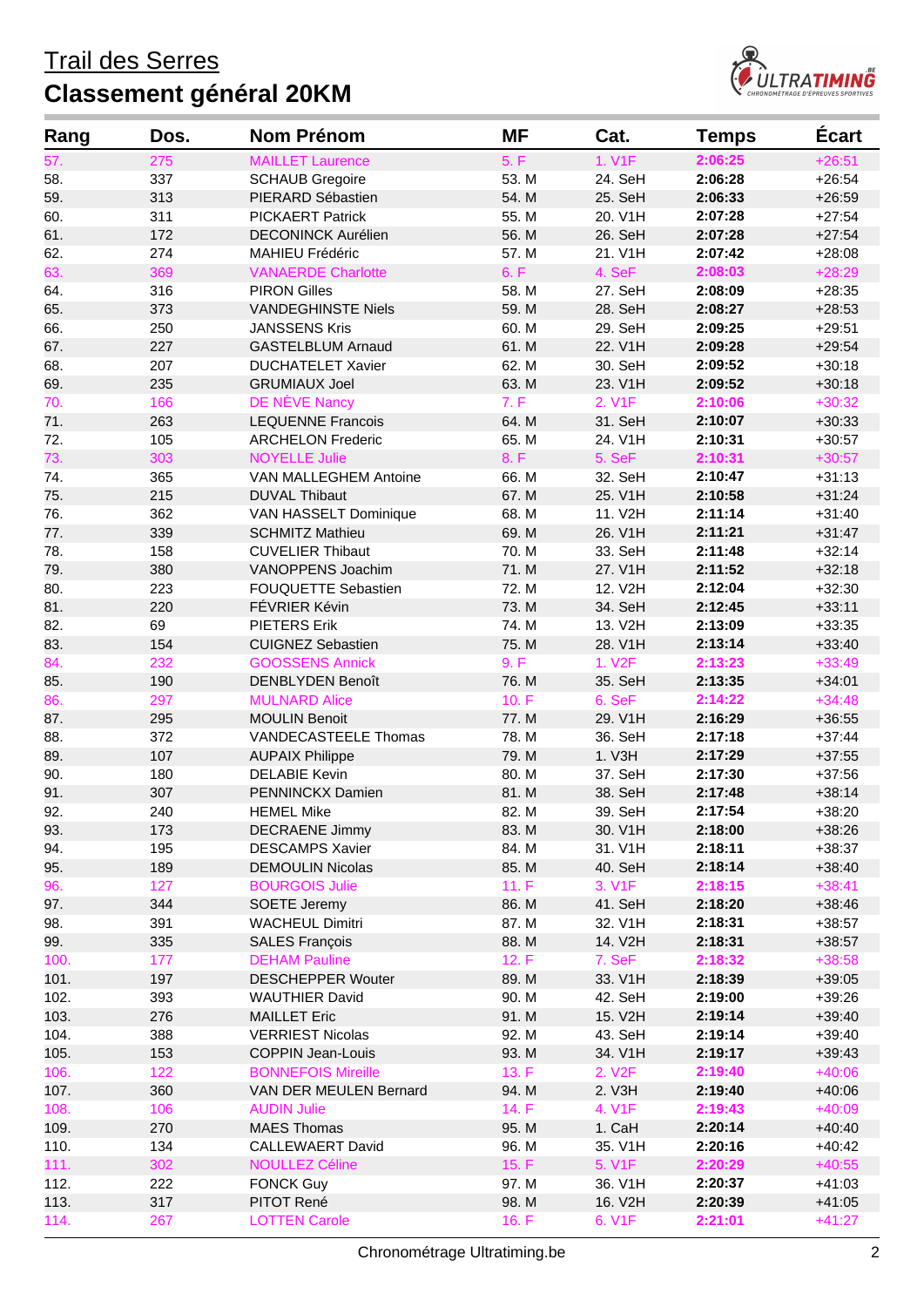

| Rang | Dos. | <b>Nom Prénom</b>             | <b>MF</b> | Cat.                | <b>Temps</b> | <b>Écart</b> |
|------|------|-------------------------------|-----------|---------------------|--------------|--------------|
| 115. | 185  | <b>DELRUE Mathilde</b>        | 17. F     | 8. SeF              | 2:22:02      | $+42:28$     |
| 116. | 248  | JACQUES Alexandre             | 99. M     | 44. SeH             | 2:22:03      | $+42:29$     |
| 117. | 394  | ZAOUIA Saïd                   | 100. M    | 45. SeH             | 2:22:05      | $+42:31$     |
| 118. | 200  | <b>DESLEE Eric</b>            | 101. M    | 3. V3H              | 2:22:06      | $+42:32$     |
| 119. | 305  | PARENT Jean-François          | 102. M    | 17. V2H             | 2:22:10      | $+42:36$     |
| 120. | 125  | <b>BOUCART Sandrine</b>       | 18. F     | 7. V1F              | 2:22:23      | $+42:49$     |
| 121. | 346  | <b>SPERLICH Charles</b>       | 103. M    | 37. V1H             | 2:22:34      | $+43:00$     |
| 122. | 374  | <b>VANDEMEULEBROUCKE Anne</b> | 19. F     | 8. V1F              | 2:22:37      | $+43:03$     |
| 123. | 264  | <b>LEROY Gautier</b>          | 104. M    | 46. SeH             | 2:22:43      | $+43:09$     |
| 124. | 325  | <b>RAVEZ Sophie</b>           | 20. F     | 9. V1F              | 2:23:05      | $+43:31$     |
| 125. | 269  | <b>MAES Eric</b>              | 105. M    | 38. V1H             | 2:23:10      | $+43:36$     |
| 126. | 359  | <b>VAERNEWYCK Frederik</b>    | 106. M    | 47. SeH             | 2:23:33      | $+43:59$     |
| 127. | 110  | <b>BALA Helene</b>            | 21. F     | 9. SeF              | 2:23:43      | $+44:09$     |
| 128. | 167  | DE SAINT-MARTIN Alain         | 107. M    | 39. V1H             | 2:24:22      | $+44:48$     |
| 129. | 261  | LEJEUNE Cédric                | 108. M    | 18. V2H             | 2:24:25      | $+44:51$     |
| 130. | 309  | PÉVENAGE Sylvain              | 109. M    | 48. SeH             | 2:24:27      | $+44:53$     |
| 131. | 281  | <b>MEERSSEMAN Dirk</b>        | 110. M    | 19. V2H             | 2:24:44      | $+45:10$     |
| 132. | 353  | <b>THYS Johan</b>             | 111. M    | 20. V2H             | 2:24:44      | $+45:10$     |
| 133. | 345  | <b>SOETENS Céline</b>         | 22. F     | 10. SeF             | 2:24:52      | $+45:18$     |
| 134. | 184  | <b>DELPLAN Michael</b>        | 112. M    | 40. V1H             | 2:24:58      | $+45:24$     |
| 135. | 137  | <b>CARDOSO Manuel</b>         | 113. M    | 41. V1H             | 2:25:00      | $+45:26$     |
| 136. | 310  | <b>PICAVET Coralie</b>        | 23. F     | 10. V1F             | 2:25:00      | $+45:26$     |
| 137. | 169  | <b>DEBOSSCKER Francois</b>    | 114. M    | 42. V1H             | 2:25:06      | $+45:32$     |
| 138. | 231  | <b>GHYSELINGS Valentin</b>    | 115. M    | 49. SeH             | 2:25:56      | $+46:22$     |
| 139. | 201  | <b>DESMET Justine</b>         | 24. F     | 11. SeF             | 2:26:25      | $+46:51$     |
| 140. | 192  | <b>DEPELCHIN Anne</b>         | 25. F     | 3. V <sub>2F</sub>  | 2:26:42      | $+47:08$     |
| 141. | 208  | <b>DUFOUR Yannik</b>          | 116. M    | 43. V1H             | 2:26:43      | $+47:09$     |
| 142. | 246  | <b>ICITEGETSE Victor</b>      | 117. M    | 50. SeH             | 2:26:43      | $+47:09$     |
| 143. | 141  | <b>CASSE Henri</b>            | 118. M    | 21. V2H             | 2:27:00      | $+47:26$     |
| 144. | 111  | <b>BARREZ Jennifer</b>        | 26. F     | 12. SeF             | 2:27:51      | $+48:17$     |
| 145. | 273  | <b>MAHIEU David</b>           | 119. M    | 44. V1H             | 2:28:09      | $+48:35$     |
| 146. | 182  | <b>DELFOSSE Fanny</b>         | 27. F     | 11. V1F             | 2:28:09      | $+48:35$     |
| 147. | 265  | <b>LETERME Vanessa</b>        | 28. F     | 12. V1F             | 2:28:17      | $+48:43$     |
| 148. | 262  | <b>LELEUX Christophe</b>      | 120. M    | 45. V1H             | 2:28:53      | $+49:19$     |
| 149. | 101  | <b>ALLARD Marie</b>           | 29. F     | 13. V1F             | 2:29:25      | $+49:51$     |
| 150. | 117  | <b>BEVERNAEGIE Virginie</b>   | 30. F     | 14. V1F             | 2:29:25      | $+49:51$     |
| 151. | 171  | DECLÈVE Benoît                | 121. M    | 51. SeH             | 2:29:49      | $+50:15$     |
| 152. | 249  | <b>JAN Beys</b>               | 122. M    | 22. V2H             | 2:30:10      | $+50:36$     |
| 153. | 112  | <b>BAUDHUIN Cécile</b>        | 31. F     | 15. V1F             | 2:30:33      | $+50:59$     |
| 154. | 164  | DE KETELE Gregory             | 123. M    | 23. V2H             | 2:31:57      | $+52:23$     |
| 155. | 126  | <b>BOUCAU Céline</b>          | 32. F     | 16. V1F             | 2:32:10      | $+52:36$     |
| 156. | 102  | <b>ALLARD Quentin</b>         | 124. M    | 52. SeH             | 2:32:39      |              |
| 157. | 323  | <b>QUINTIN Pierre</b>         | 125. M    | 4. V3H              | 2:32:58      | $+53:05$     |
| 158. | 354  | <b>TJOENS Michaël</b>         | 126. M    | 24. V2H             |              | $+53:24$     |
|      |      |                               |           |                     | 2:33:37      | $+54:03$     |
| 159. | 326  | <b>RENDERS Kristof</b>        | 127. M    | 53. SeH             | 2:33:39      | $+54:05$     |
| 160. | 247  | <b>JACQMIN Emilie</b>         | 33. F     | 13. SeF             | 2:34:17      | $+54:43$     |
| 161. | 299  | <b>NEF Ludovic</b>            | 128. M    | 46. V1H             | 2:35:22      | $+55:48$     |
| 162. | 377  | <b>VANDERMIERS Christophe</b> | 129. M    | 25. V2H             | 2:35:34      | $+56:00$     |
| 163. | 160  | <b>DALLE Marie-Alix</b>       | 34. F     | 14. SeF             | 2:36:14      | $+56:40$     |
| 164. | 109  | <b>BAGUET Delphine</b>        | 35. F     | 17. V1F             | 2:36:17      | $+56:43$     |
| 165. | 328  | ROCCARO Giuseppe              | 130. M    | 26. V2H             | 2:37:00      | $+57:26$     |
| 166. | 136  | <b>CAMBIER Anne-Sophie</b>    | 36. F     | 15. SeF             | 2:37:00      | $+57:26$     |
| 167. | 241  | <b>HENRY Frédéric</b>         | 131. M    | 54. SeH             | 2:37:00      | $+57:26$     |
| 168. | 336  | SALINGUE Jérôme               | 132. M    | 47. V1H             | 2:37:03      | $+57:29$     |
| 169. | 367  | VAN SCHOORISSE Thomas         | 133. M    | 48. V1H             | 2:37:03      | $+57:29$     |
| 170. | 283  | <b>MESSIAEN Jonathan</b>      | 134. M    | 55. SeH             | 2:38:48      | $+59:14$     |
| 171. | 118  | <b>BINON Frédérique</b>       | 37. F     | 4. V <sub>2</sub> F | 2:41:04      | $+1:01:30$   |
| 172. | 108  | AXENSALVA Renaud              | 135. M    | 27. V2H             | 2:41:04      | $+1:01:30$   |